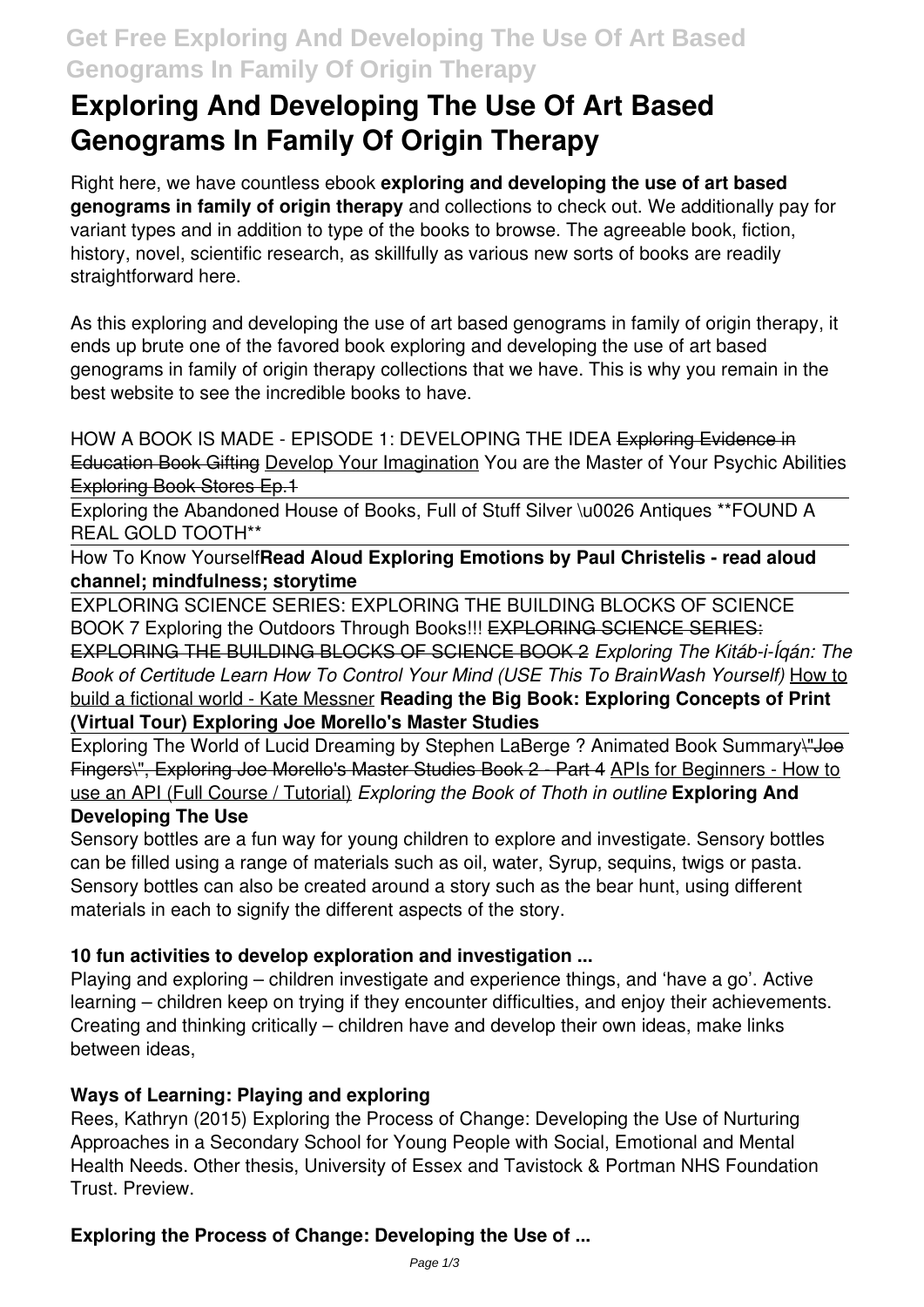# **Get Free Exploring And Developing The Use Of Art Based Genograms In Family Of Origin Therapy**

Exploring developmentally appropriate practice. "Developmentally appropriate practice requires both meeting children where they are—which means that teachers must get to know them well —and enabling them to reach goals that are both challenging and achievable." As a practitioner caring for children, it is your responsibility to seek out and intentionally plan the best opportunities for children that support their over-all well being and healthy development.

# **Exploring developmentally appropriate practice — Better ...**

• Develop dwell select skills of 2+ large targets. • Teach turn taking concepts; take turns to interact, take turns to do a job, take turns to play a game Explore • A progression of easy to access targeting activities.  $\cdot$  Develop dwell select skills with  $4 - 8 +$  targets and introduce select and drag access.

#### **Exploring - Inclusive Technology**

Provide interesting materials to explore. Place a garlic press on the play dough table or a magnifying glass in the science center. Add surprise to a routine activity. To stimulate curiosity and develop problem-solving skills, change something in a familiar activity area. For example, hide the dolls' clothes so that children must search for them.

### **Ages and Stages: Encouraging Exploration in Young Children ...**

Exploration Technology Development Program (ETDP) Human exploration of a near-Earth asteroid. Image credit: John Frassanito & Associates. The Exploration Technology Development Program (ETDP) develops long-range technologies to enable human exploration beyond Earth orbit. ETDP also integrates and tests advanced exploration systems to reduce risks and improve the affordability of future missions.

# **NASA - Exploration Technology Development Program (ETDP)**

Exploring the inside and outside world — with supervision, of course — is important for toddlers' emotional, social, and physical development. They learn more about the world and how it works. It's one thing to see an orange, but it's another to hold it in your hand, feel its cool, smooth surface, smell its fragrance, maybe even taste it.

# **Safe Exploring for Toddlers (for Parents) - Nemours KidsHealth**

Children will develop and use skills and strategies for observing, questioning, investigating, understanding, negotiating, and problem- solving, and come to see themselves as explorers and thinkers.

#### **Exploring and Thinking - Curriculum**

exploring definition: 1. present participle of explore 2. to search and discover (about something): 3. to think or talk…. Learn more.

#### **EXPLORING | meaning in the Cambridge English Dictionary**

This research aimed to explore the wider cultural features of prisons which, according to the recovery literature, may have an impact on levels of drug use, and has not been investigated in prior ...

#### **Exploring substance use in prisons: a case study approach ...**

You are in: Classroom Keystage 2 · Art · Exploring and Developing Ideas. Classroom Key Stage 2 / KS2 - Art Activities & Resources Welcome to the Art section of the Key Stage 2 classroom. This KS2 Art area helps children at Key Stage 2 level to develop their artistic talents and understand the different aspects of Art.